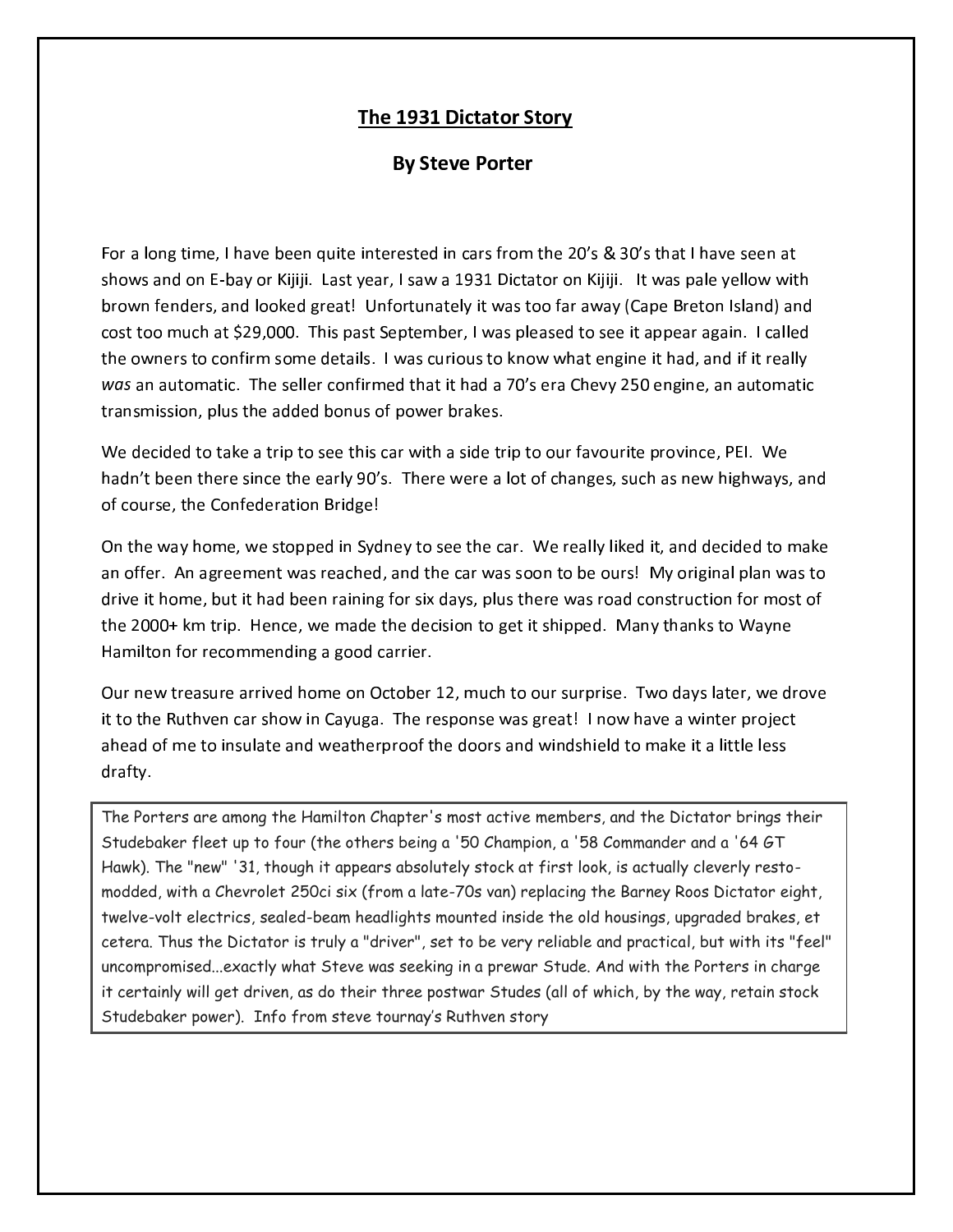







 **ARRIVING AT ITS NEW HOME LOOKING SPLENDID IN STEVE & KATHYRYN'S DRIVE**



PRETTY STATELY POSE AT RUTHVEN THAT LUGGAGE TRUNK DEMANDS A ROAD TRIP



 **70'S GM 250 CI 6 CYL & TRANY WELL KEPT AND ROOMY INTERIOR** 



 **ORIGINAL INSTRAMENT PANEL MAY BE INSTALLED IN FUTURE**